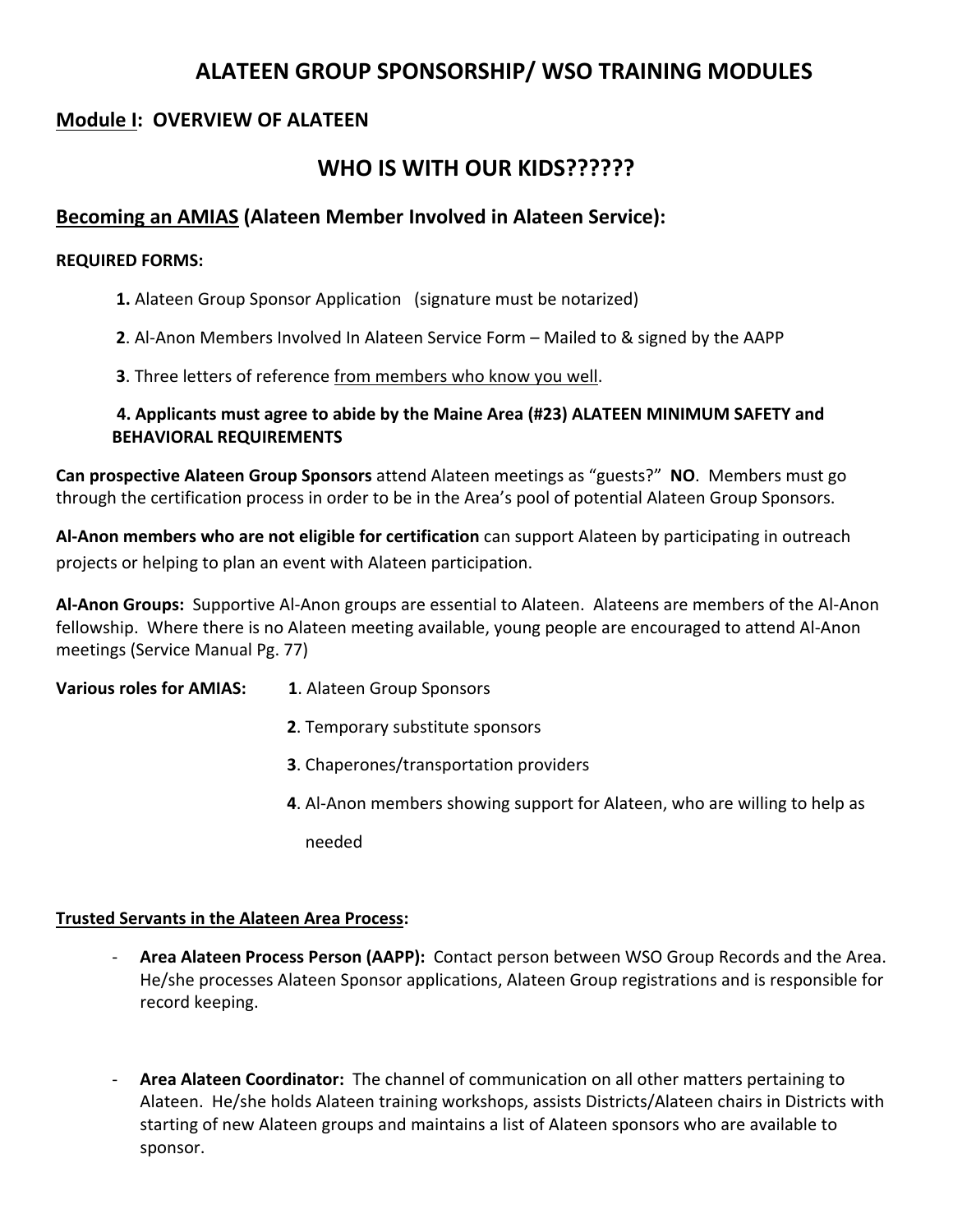#### **Starting an Alateen Group**:

- ‐ Obtain WSO Guideline: Starting An Alateen Group (G‐19) for guidance
- ‐ Read Maine Area Behavioral Requirements
- See Alateen Safety Guidelines (G-34)
- ‐ **ALATEEN GROUPS CANNOT MEET UNTIL THEY ARE REGISTERED**

#### **Registering an Alateen Group**:

- ‐ Two Certified Alateen Sponsors must be listed.
- ‐ There must be a contact person for the group and a CMA (Current Mailing Address).
- ‐ CMA & contacts for all Alateen groups must be Certified Alateen Sponsors.
- WSO will only register groups through the Area process:
- ‐ In Maine **All forms** for certification of Alateen Group Sponsors and Alateen Group Registrations **must** go through the AAPP, including any changes in Alateen group information i.e. change of time, date, meeting place, change of Alateen sponsor listed on the Alateen Group Registration Form.)

## **Alateen Resources: YOU ARE NOT ALONE**

#### **District/Area Trusted Servants:**

|                                   | Area Alateen Process Person (AAPP): ***Sandy F. 799-8217 altdelegate@maineafg.org |  |                                     |  |  |
|-----------------------------------|-----------------------------------------------------------------------------------|--|-------------------------------------|--|--|
|                                   | Area Officers: Area Chair: ***Melissa F. chair@maineafg.org                       |  |                                     |  |  |
|                                   | Alateen Sponsor Workshops                                                         |  | *** These terms end on Dec.31, 2013 |  |  |
| <b>WSO (World Service Office)</b> |                                                                                   |  |                                     |  |  |
| <b>Staff</b>                      |                                                                                   |  |                                     |  |  |
|                                   | Guidelines/Service Tools                                                          |  |                                     |  |  |
|                                   | Members' Web Site                                                                 |  |                                     |  |  |
| <b>WSO Guidelines:</b>            |                                                                                   |  |                                     |  |  |
|                                   | Alateen Safety Guidelines (G-34)                                                  |  |                                     |  |  |
|                                   | Starting An Alateen Group (G-19)                                                  |  |                                     |  |  |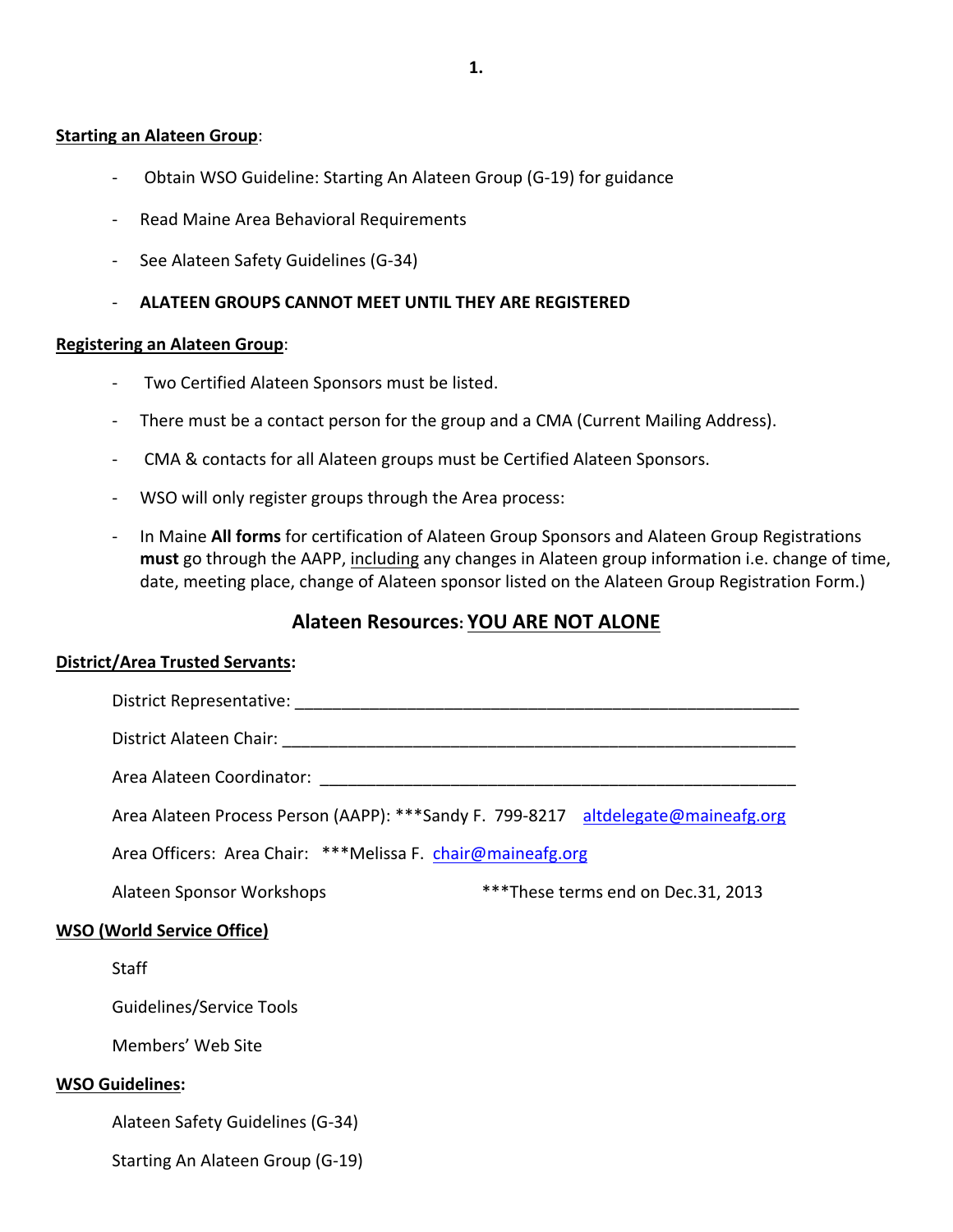Alateen Meetings in Schools (G‐5)

Alateen Conferences (G‐16)

Area Alateen Coordinators (G‐24)

**2.**

## **AMIAS SAFETY CHECKLIST:**

- ‐ Work their own Al‐Anon program and participate in local/area Al‐Anon & Alateen events
- ‐ Avoid one‐on‐one interactions with Alateens
- Know when to step down as an Alateen Group Sponsor
- ‐ Attend District meetings and Area Assemblies whenever possible
- Participate in Alateen Sponsor Workshops
- Stay informed connect with the Area Alateen Coordinator
- ‐ Use all of your resources
- Talk to each other, reason things out with someone else......

## **Module II: THE ALATEEN MEETING:**

**ALATEEN IS:** part of Al‐Anon Family Groups, a fellowship of young people whose lives have been affected by alcoholism in a family member or close friend

**ALATEEN IS NOT**: a program for young people seeking sobriety (a common misconception in the outside world)

**Both** Alateens and Alateen group Sponsors have been affected by the disease of alcoholism and are in Al‐Anon & Alateen to recover. As an Al‐Anon member, an Alateen Group Sponsor has much to offer Alateen members. The Alateens take responsibility for their meetings; the Alateen Group Sponsor's role is to provide direction and to keep the focus on the Al‐Anon/Alateen program. The Alateen Group Sponsor does not facilitate the meetings, but supports and encourages the Alateens to take responsibility for their own meetings.

Responsibility Statement: "Al-Anon members Involved in Alateen Service are to provide direction to assure that emphasis is placed on the Al-Anon program of recovery and, to the best of their ability, maintain an **atmosphere that will protect the Alateen members from physical and emotional harm." From WSO Alateen Safety Guidelines (G‐34)**

**Age of Alateens:** Alateen groups are usually for young people ages 13 to 18. However, groups have the autonomy to accept members younger than teen years if they have the maturity to participate in an hour‐long Alateen meeting as a shared learning experience. "Teaching" is not compatible with the Al‐Anon principle of sharing.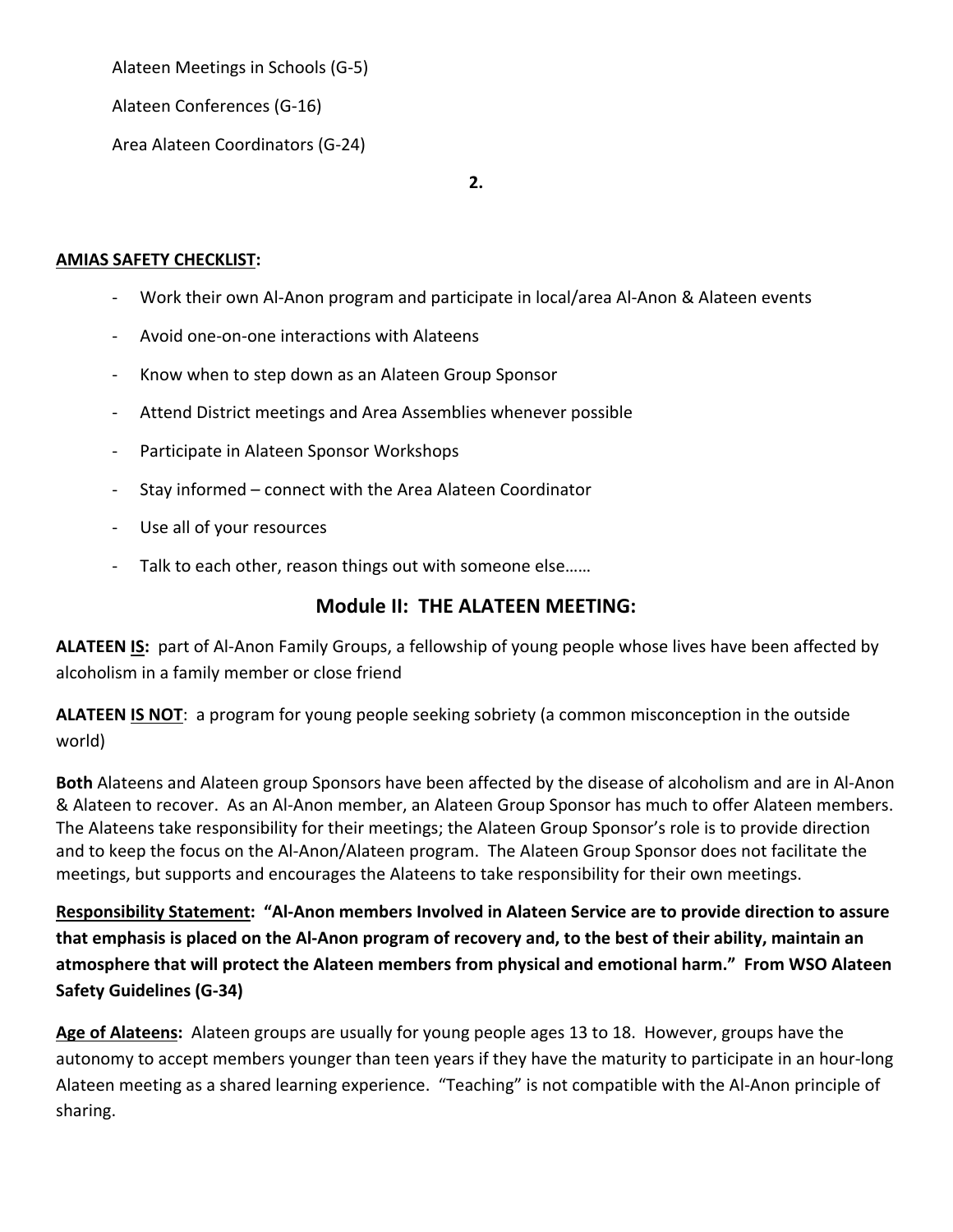Some parents will look for meetings for **very young children**; experience suggests that the best way for parents to help their children is to go to Al-Anon themselves. (Helpful pamphlet: How Can I Help My Children? (P‐19) **All** Alateen meetings, regardless of age range, will be called "Alateen."

## **Alateen Group Sponsors**:

- ‐ Coach the Alateen members to chair the meeting and to be responsible for the group
- Listen: Learn when to be quiet and when to share
- May find it helpful to ask one or two questions to help Alateens find their own solutions
- ‐ Treat Alateens with respect and courtesy, set limits and don't accept unacceptable behavior

## $\bf{3.}$

- ‐ Work with each other as a team to sponsor the meeting
- Share recovery with Alateens; Alateen Group Sponsors share their personal problems with their personal Al‐Anon sponsor or Al‐Anon groups, **not** with the Alateens
- As in Al-Anon, it is not our place to give advice when Alateens share their problems
- ‐ Alateen sponsors do not operate as trained professionals. Our only common ground is that we are persons who have been affected by the disease of alcoholism
- We cannot give away what we do not have. We continue to go to Al-Anon meetings for our own recovery

## **NEW ALATEEN GROUPS:**

- When a group is new, the members will need assistance from the Alateen Group Sponsors to become comfortable chairing meetings and presenting topics for discussion.
- ‐ Once a group is established, members then can be encouraged to elect group officers, including a GR and to attend District and Area meetings.
- Periodically, have discussions about anonymity and confidentiality ... a reminder to let what is said in the meeting, stay in the meeting.
- If parents ask questions of Alateen Sponsors refer them directly to their child.
- Parents need to know that Alateen is a safe place for their child. Be sure to include parents in an annual open meeting (whenever possible)

## **ALATEEN AND THE LAW:**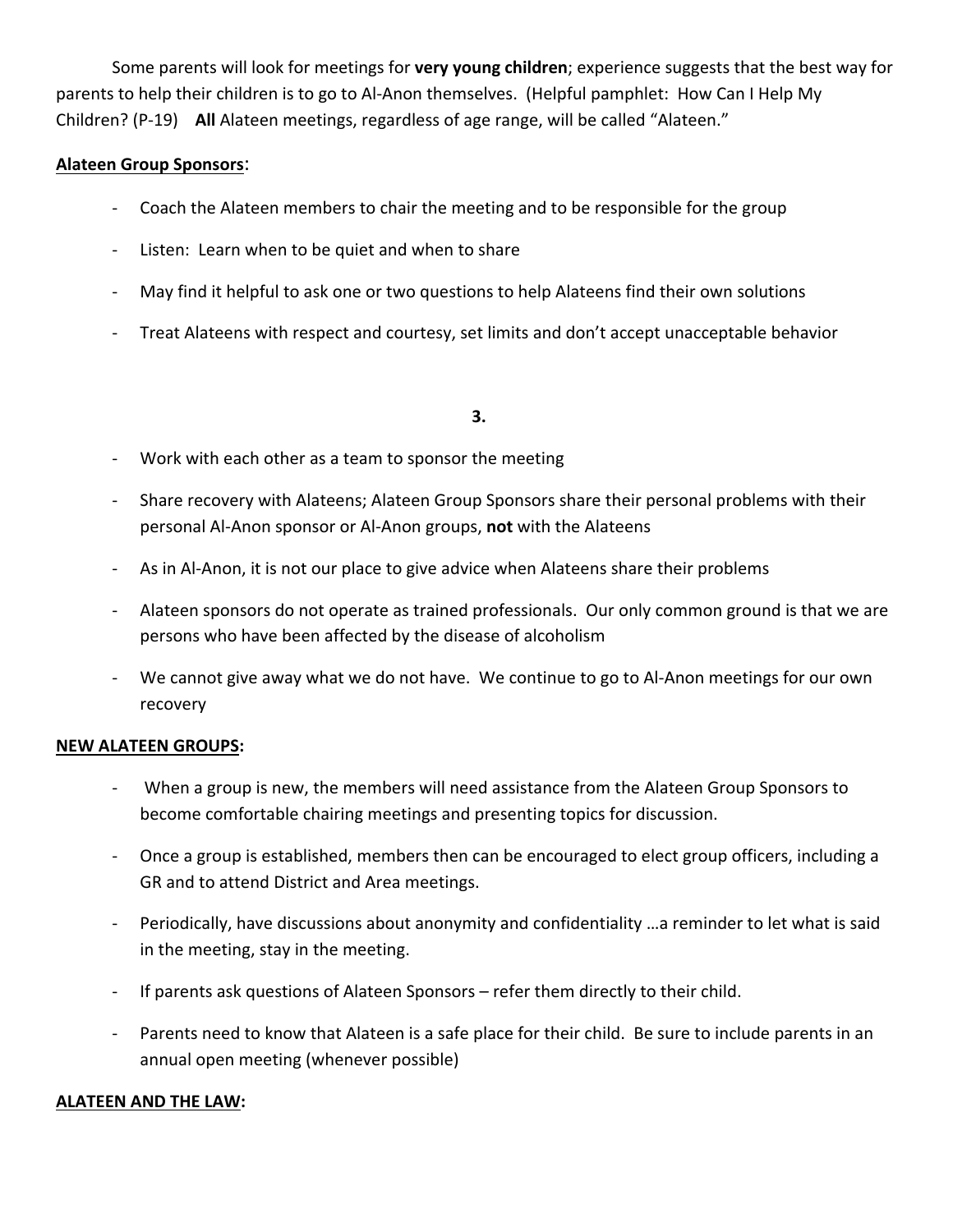- ‐ Alateens should be made aware of mandatory reporting laws, so that they can make informed decisions about what they choose to share in the meeting.
- ‐ In all Maine Area Alateen meetings, a statement should be read as part of the opening before sharing begins. Things said at the meeting are confidential except that Alateen sponsors are required to report when a teen shares that they feel like hurting themselves or someone else or if they say that they are being abused.
- ‐ If an Alateen mentions something that should be reported, the first thing Alateen sponsors would want to do is talk with the Alateen after the meeting and encourage them to speak with a trusted adult (teacher/clergy/extended family etc.) If they won't and you feel it should be reported, either report it anonymously or as a private citizen – do not involve Al‐Anon or Alateen.

## **TOPICS/FORMAT IDEAS:**

- ‐ Groups at Work (P‐24) which is also in the Service Manual Pg. 24‐27
- ‐ Conference Approved Literature, Alateen Talk, The Forum, E‐Cal
- Steps, Slogans, Traditions
- Alateen stories and articles about recovery are always needed for WSO publications.....writing can be good use of meeting time

## $\mathbf{4.}$

#### **ALATEEN MEETINGS IN SCHOOLS**:

- ‐ See the WSO Guideline: Alateen Meetings in Schools (G‐6)
- ‐ See Pamphlet: Information for the Educator: Alateen Meetings in Schools (S‐64)

## **Module III ALATEEN EVENTS**

#### **TYPES OF EVENTS:**

- ‐ District/local events
- ‐ Area Assemblies/other service meetings
- ‐ Al‐Anon/Alateen Conventions
- ‐ AA Conventions with Alateen Participation
- ‐ Alateen Conferences

#### **EVENT GUIDELINES:**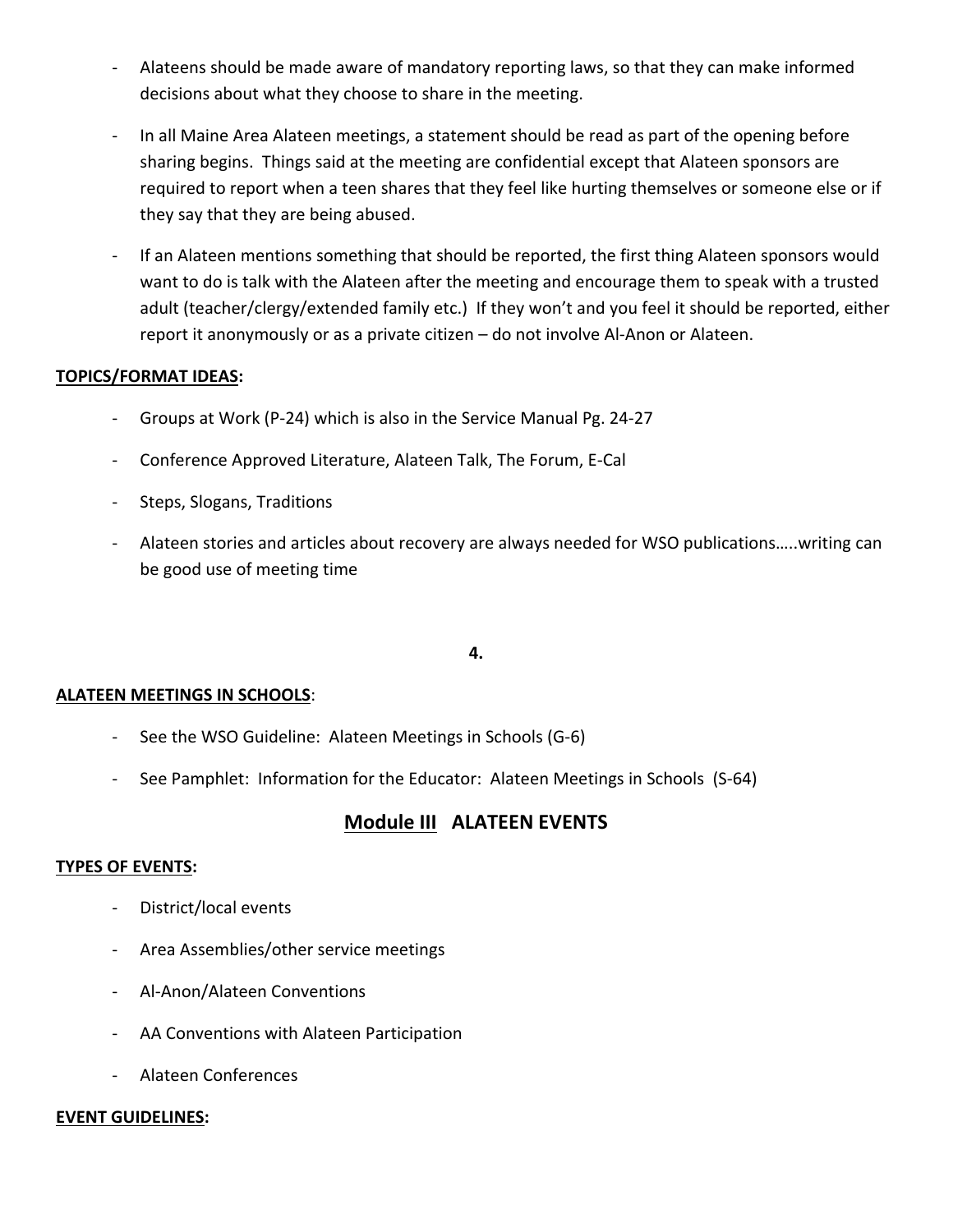- ‐ **The Area Safety & Behavioral Requirements** apply to all events that use the Alateen name. Safety & Behavioral Requirements at events must meet or exceed Area Safety & Behavioral Requirements.
- ‐ **The event** must have a **connection** to the Area/District in which it is held.
- ‐ **Alateens** must be in the **care** of Area Certified AMIAS at all times.
- ‐ **The event** must have a **plan for implementing** and **adhering** to the Area Requirements.
- ‐ **There must** be **verification** that any participating AMIAS are currently **certified**.
- ‐ **A WSO ID number** is **not** proof of certification. Every individual who has business with the WSO has an ID # (for example: a subscription to the Forum). **Verification** of AMIAS' certification must be obtained from the Maine AAPP (Area Alateen Process Person).
- ‐ **For information** regarding **permission** forms/forms for **medical emergency** in Maine, see Maine Area Safety and Behavioral Guidelines #10.
- ‐ **When parents or guardians** bring Alateens to an event, they are responsible for them.
- ‐ **References for planning events:** Alateen Conferences Guideline (G‐16) / Alateen Safety Guidelines: (G‐34) ‐ \*\*\* **Maine Area Safety and Behavioral Requirements**: See #10

## **Module IV Part A: DEALING WITH ALATEEN CHALLENGES: (There will be challenges)**

## **Know Your Resources**

## **People**:

- ‐ Other Alateen Group Sponsors (AMIAS)
- District Alateen Chair/District Representative
- ‐ Area Alateen Coordinator/AAPP/Area Delegate/Area Chair
- ‐ WSO
- ‐ Members of supportive Al‐Anon group
- Service Sponsor

 $\bf 5.$ 

## **Conference Approved Literature and Service Tools:**

- ‐ Al‐Anon/Alateen Service Manual (P‐24/27)
- ‐ Al‐Anon/Alateen Guidelines
- ‐ Alateen Hope for Children of Alcoholics (B‐3)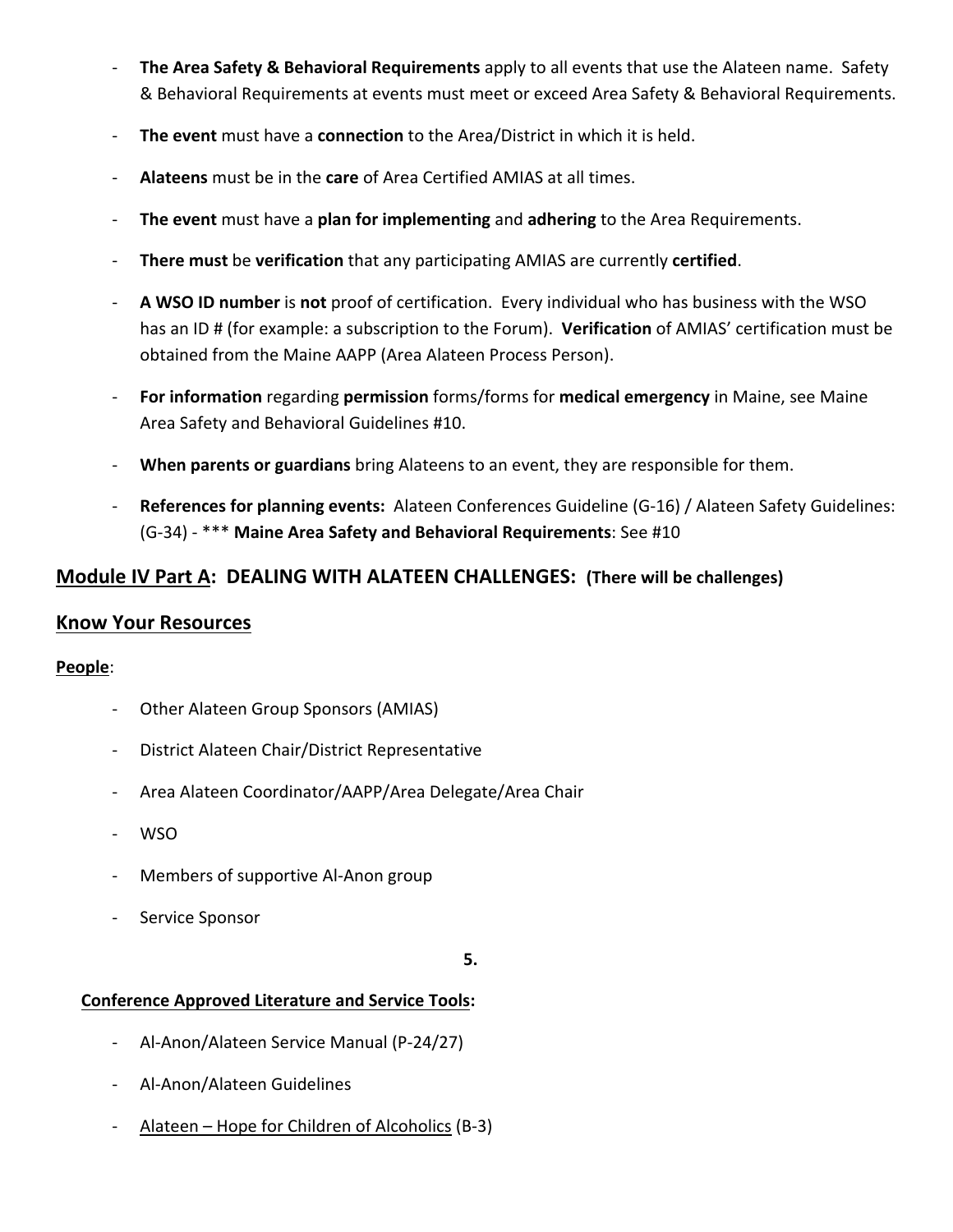- ‐ Twelve Steps and Traditions for Alateen (P‐18)
- ‐ World Service Conference Summary (P‐46)
- ‐ How Al‐Anon Works for Families and Friends of Alcoholics (B‐24)

## **TOOLS WE CAN USE**:

- ‐ Encourage Alateen groups to study the Traditions and how they apply to the group & Alateen events
- ‐ Al‐Anon/Alateen Conference Approved Literature (CAL)
- ‐ Taking a Group Inventory Guideline (G‐8), group discussions and voting
- ‐ Use your links of service (DR, District Alateen Chair, Area Alateen Coordinator, Area Chair & other trusted servants)
- ‐ Whenever possible, involve the Alateen group in the solution
- ‐ Talk to each other use your resources

## **Types of Challenges:**

## **SAFETY ISSUES:**

- ‐ Matters of physical safety are not negotiable/dangerous behavior cannot be tolerated
- Alateen Group Sponsors have the responsibility to insure that the meeting is a safe place. "Engaging in rough housing, fighting, overt or covert sexual behavior or any other inappropriate activity before, during or after meetings or events can put your group in a dangerous position." (Alateen Safety Guidelines, G‐34)
- ‐ Be familiar with your Area Alateen Requirements, Area Process and local laws
- Research local resources and hotline phone numbers that could help a child with a dangerous or abusive situation (in Maine = Ingraham Volunteers, 211).
- ‐ Safety requirements can be enforced by the group as well as the Alateen Sponsors

## **LEGAL ISSUES:**

- ‐ Mandatory Reporting: Discussed previously—see **Alateen and the Law (pg. 4)**
- By informing the Alateens of applicable laws, they have a choice in what they share.
- ‐ References: 2010‐2013 Al‐Anon/Alateen Service Manual (P‐24/27) Alateen Safety Guidelines (G‐34)
- When thinking of reporting: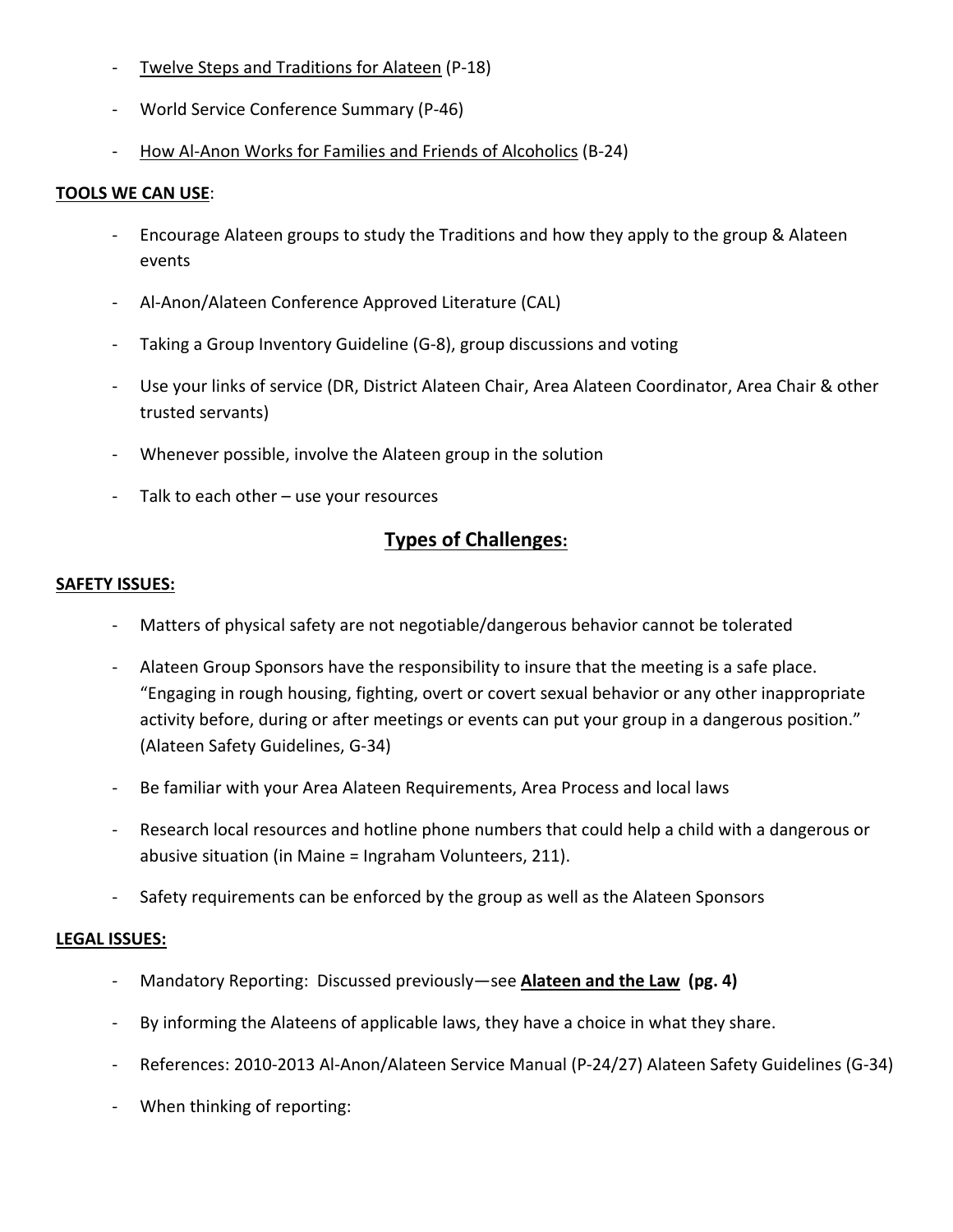- o Start by discussing the matter with the Area Alateen Coordinator/DR or other trusted servants
- o Before reporting, discuss your intentions with the Alateen member

#### $\bullet$   **6.**

- o Follow advice of legal counsel regarding keeping identities anonymous since accusations of child abuse are defamatory and could lead to claims of libel and slander.
- o Any reporting is done as an individual or anonymously, not as an Alateen Group Sponsor in order to keep the Alateen fellowship from public controversy.
- o The confidentiality of sharing in Al‐Anon and Alateen meetings has no legal standing.

## **KEEP THE FOCUS ON SAFETY:**

- ‐ Transport Alateens in a group and with another adult
- ‐ Do not transport Alateens without parental permission
- Obtain permission/medical care forms when required
- ‐ Be gender and number conscious
- ‐ Avoid one‐on‐one interactions with Alateen members for their safety and yours
- ‐ Treat Alateens with respect
- ‐ Demonstrate Al‐Anon principles with what you say and do
- ‐ Do not accept unacceptable behavior:
	- o Use "I" messages
	- o Don't be afraid to ask a disruptive Alateen to leave the meeting
	- o Ask for help from other AMIAS
	- o Identify what is acceptable and unacceptable behavior before the meeting or event
	- $\circ$  If the Alateen group sets its own behavioral guidelines, they will be more willing to abide by them

## **POSSIBLE GROUP BEHAVIOR PROBLEMS:**

‐ Dominating the discussion in meetings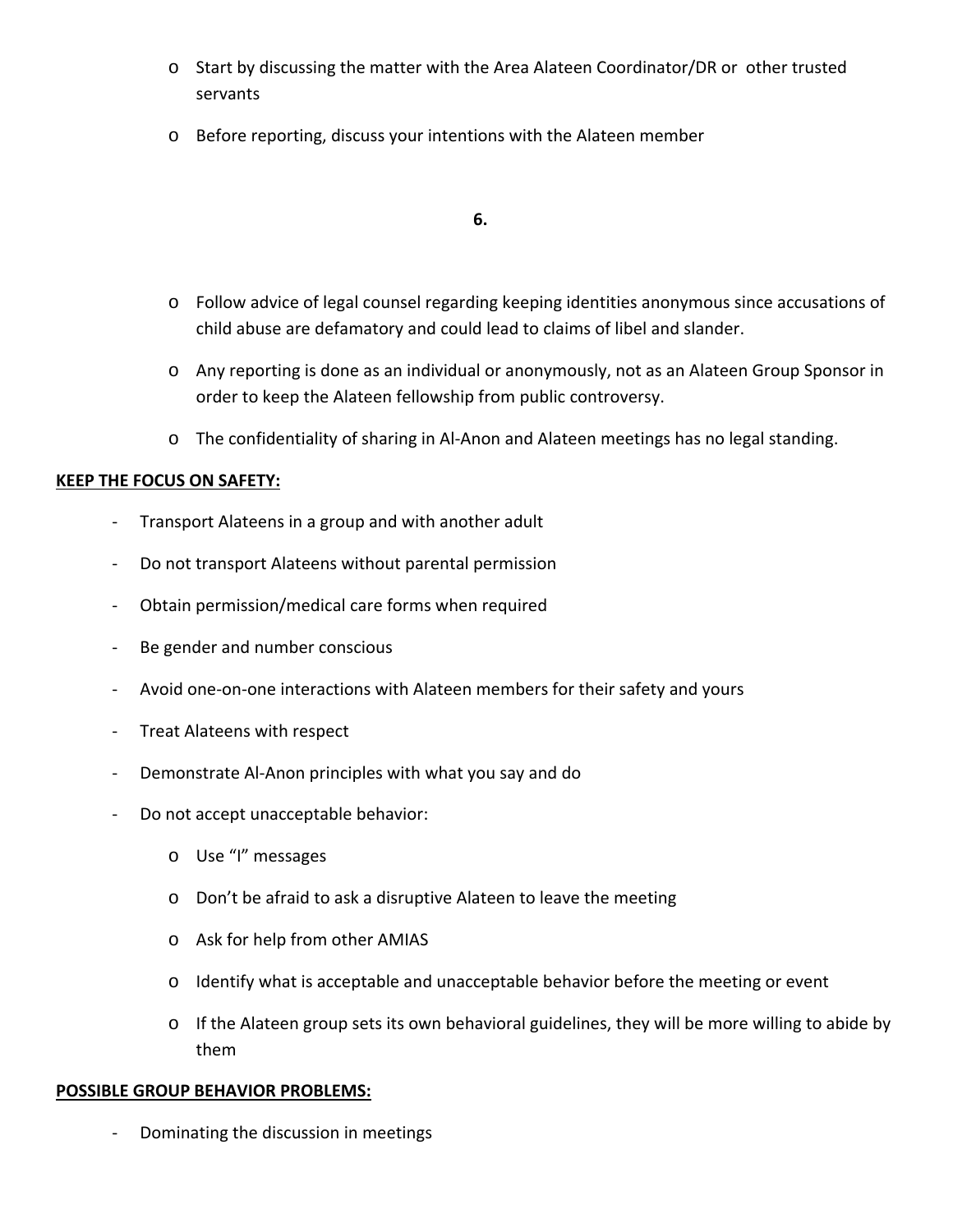- ‐ Rudeness
- Getting off topic
- Lack of self-discipline
- ‐ Age differences
- Siblings: are asked to be peers in the meeting, keep family rivalry out of the group, keep each other's confidences

## **ADDDRESSING PROBLEMS IN THE ALATEEN GROUP:**

- ‐ Group members and sponsors can ask disruptive behavior to stop
- The issue can be discussed by the group if the behavior continues
- The group can discuss adding to their behavioral guidelines including actions to take with violators (example: use of cell phone/texting during meeting)
- Start with the Serenity Prayer, share the problem in a general way, invite discussion
- ‐ Encourage the Alateen and Group Sponsors to apply the traditions to the situation and stick to Al‐ Anon principles

## $\overline{7}$ .

- The group may decide that a group inventory would be helpful: this can help to prevent problems, identify them and find solutions
- Giving the Alateens responsibility for their meeting or event can deepen their commitment to upholding behavior requirements
- ‐ Discuss "taking an informed group conscience" with the group
- After discussion and the vote, the group honors the opinion of the majority

## **MODULE IV ‐ PART B TYPES OF CHALLENGES**

## **CONFLICTS:**

- ‐ Conflict can occur in any group and dealing with it can make the group and individuals stronger
- ‐ Can be conflict between Alateen members and an Alateen Group Sponsor, or between two Group Sponsors or two Alateens
- ‐ Just as challenges are part of life, so is conflict

## **PROCESS FOR RESOLUTION:**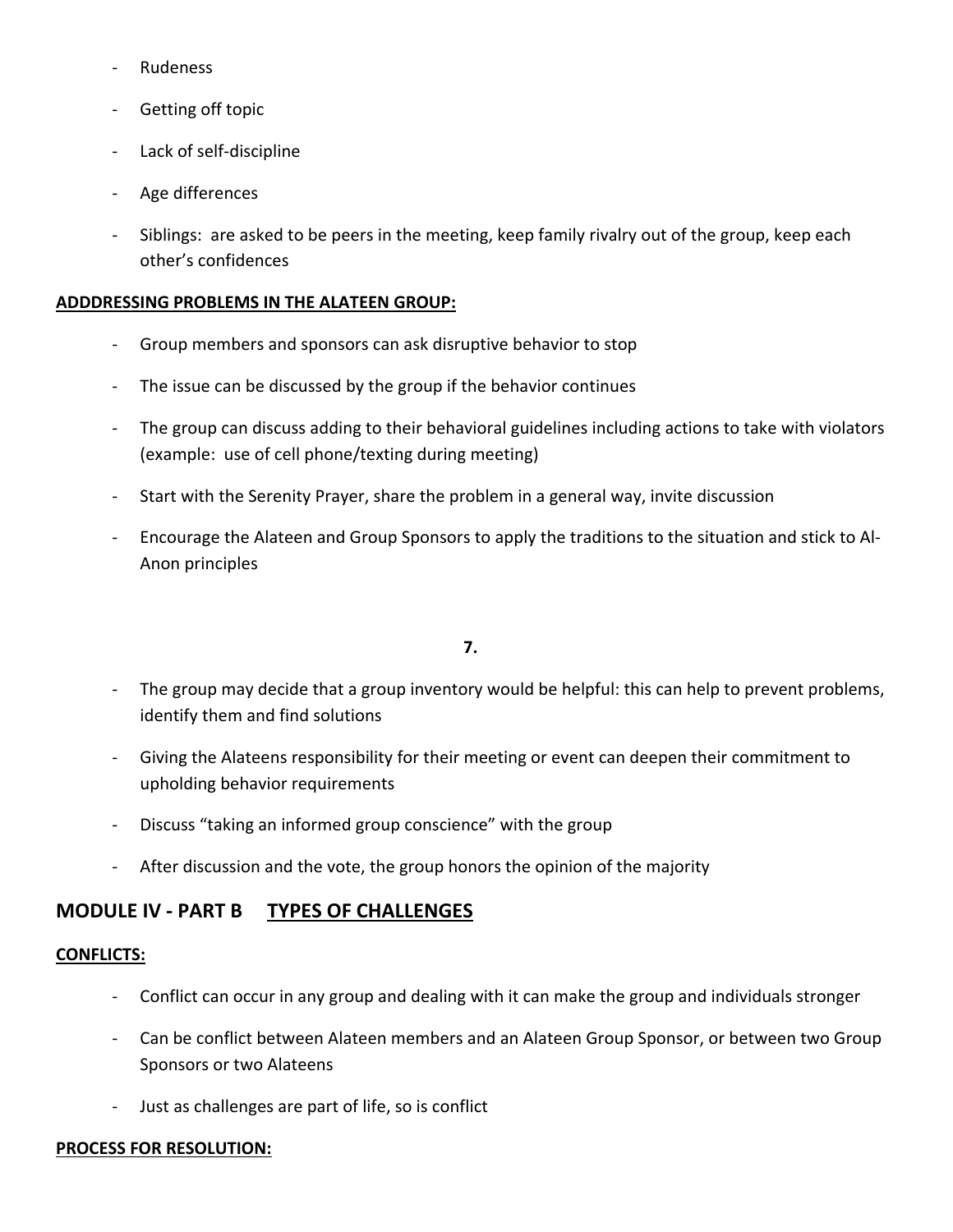## **Conflict between Alateens and a Sponsor**

- ‐ Encourage open discussion in the group. Stress "Principles above personalities"
- ‐ The group can ask their DR, Area Alateen Coordinator, or other trusted servant to be part of the discussion. An impartial party may provide a new perspective
- The sponsor may step down for a time know when to step down as a sponsor

## **Conflict between Alateen Group Sponsors**

- Personality conflicts
- ‐ Difference in style of sponsoring
- ‐ Dominating the group and other Alateen Group Sponsors
	- o Use your resources
	- o Talk with your District Rep, Area Alateen Coordinator, other trusted servants
	- o We may not like or get along well with everyone, but we love each other "in a very special way"

#### **Some conflicts are with the Area Alateen Process**

- Use of the Alateen name requires compliance with Area Alateen Safety and Behavioral Requirements. **This is not optional**.
- ‐ The Area Alateen Coordinator, AAPP (Area Alateen Process Person) and Delegate are the contacts for Area Process questions

## **Alateens and Difficult Situations**

- ‐ **Topics Alateens could bring up**
	- o Living with physical violence

 $\bf{8.}$ 

- o Running away
- o Peer pressure
- o Abuse
- o Sex and sexuality
- o Suicide
- ‐ **Behaviors you might notice**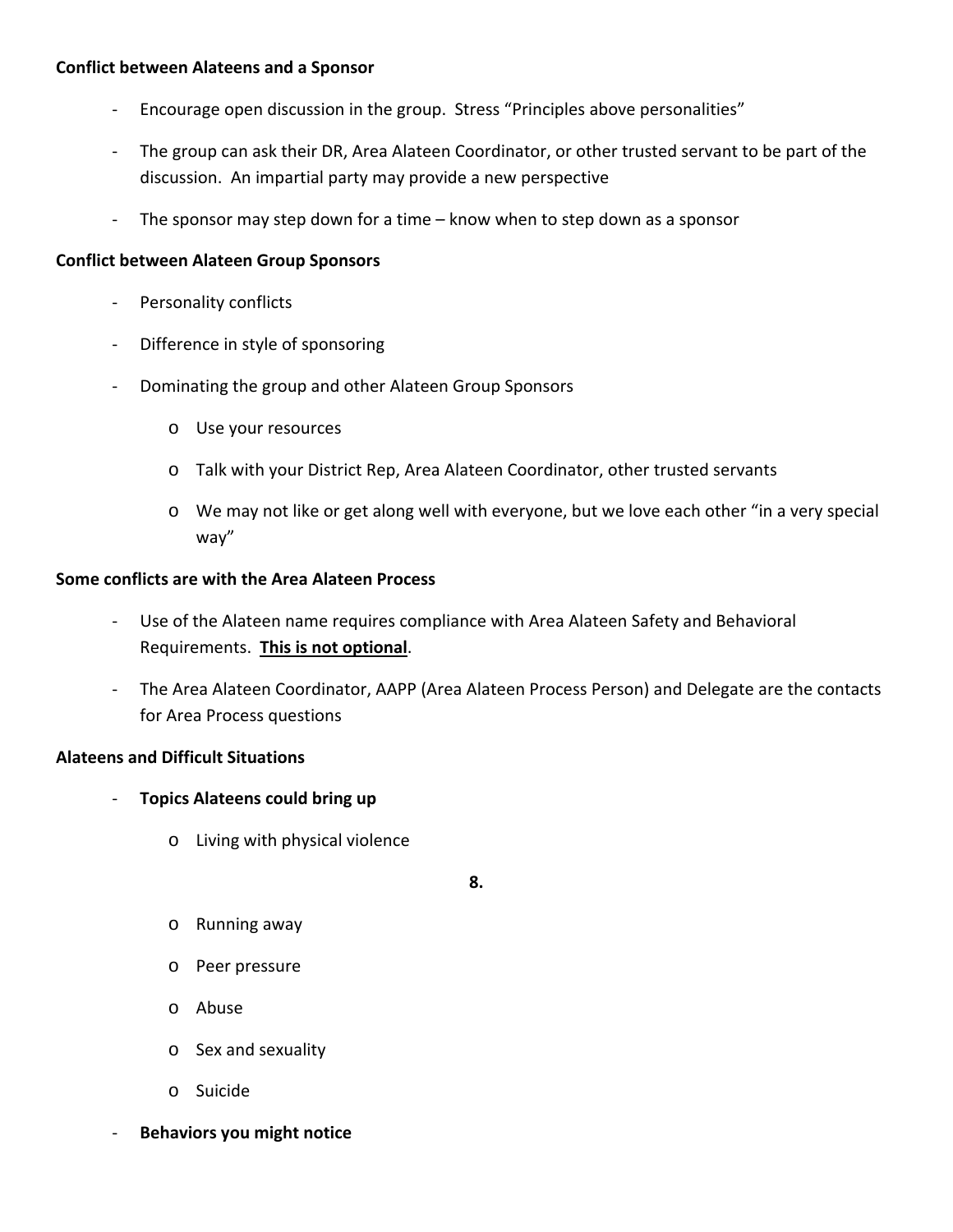- o Fidgeting or moving around
- o Crying
- o Seeming angry or confused
- o Doodling
	- Unless they are putting themselves or others in danger, don't worry about these activities
	- As Sponsors we listen, listen, listen
	- As Sponsors we bring the focus back to the message of Tradition Eleven & Twelve while imparting the wisdom of our own experience, strength and hope.

#### ‐ **Difficult Situations – When you encounter tough stuff, what can Alateen Group Sponsors do?**

- o Let the Alateen talk about it. Encourage members to find their own solutions.
- o Suggest meeting topics General discussion on coping with violence or coping with anger.
- o Know your local laws/Area policy on mandatory reporting. Keep a list of community resources.
- o Talk to other Alateen Group Sponsors and your Service Sponsor. Share your concern without violating the Alateen's anonymity.
- o Encourage Alateens to have a "safe" person to turn to a relative, counselor, teacher or neighbor.
- o Help them to come up with options for themselves.
- ‐ **Detaching from things you hear in Alateen**
	- o Alateens may share family matters that are disturbing. Remember they are only sharing one side of the story. Sponsors should not place themselves between the child and the parent. Listen with love. We do not need to take sides.
	- o Alateen Group Sponsor's role is not to "fix" each Alateen's problems.
	- o Alateen meetings and events are a safe haven for the Alateens
	- o AMIAS need to keep their focus on their own recovery and not let other's problems become overwhelming.
	- o Talk with other Alateen Group Sponsors, your Personal/Service Sponsor and trusted servants – don't try to handle difficult situations alone.
	- o References: Detachment (S‐19) A Guide For Sponsors of Alateen Groups (P‐29)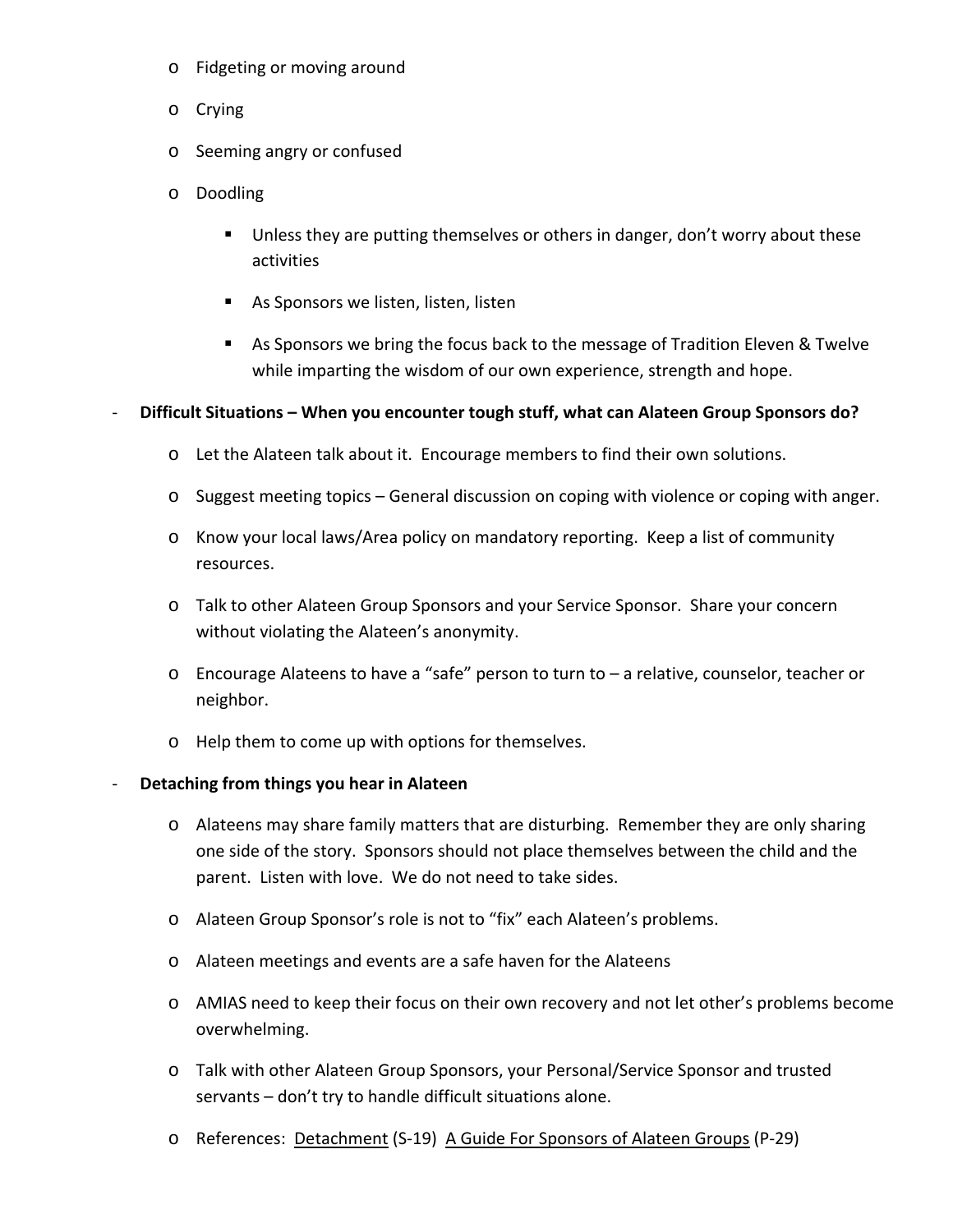## ‐ **Avoiding Sponsor Burnout**

- o Attend additional Al‐Anon meetings
- o Attend or chair a meeting on "laughter!"
- o Attend Alateen Sponsor meetings
- o Use your Personal and Service Sponsors

#### $9.$

- o Put your emotional and spiritual needs first
- o Take a break from sponsoring
- ‐ **Interactions With Parents – Be prepared to answer questions such as:**
	- o How can I get my child to attend?
	- o Can I stay at the meeting with my child?
	- o How is the meeting run?
	- o Will they talk about me?
	- o Will you counsel them personally?
	- o Does my child participate?
- Stress how Al-Anon can help the parent.
- ‐ Give them literature
- What parents need to know:
	- o When to use permission forms
	- o Let them know the safety procedures for the meeting or event
	- o Reference: How Can I Help My Children? (P‐9)
- ‐ **When Parents Ask Questions**
	- o Alateen recovery is about learning to keep the focus on oneself, just as Al‐Anon members do
	- o Alateen Group Sponsors and Alateens are bound by our Tradition of Anonymity. In the same way, we respect parents' confidentiality and do not share what they say with the Alateen member.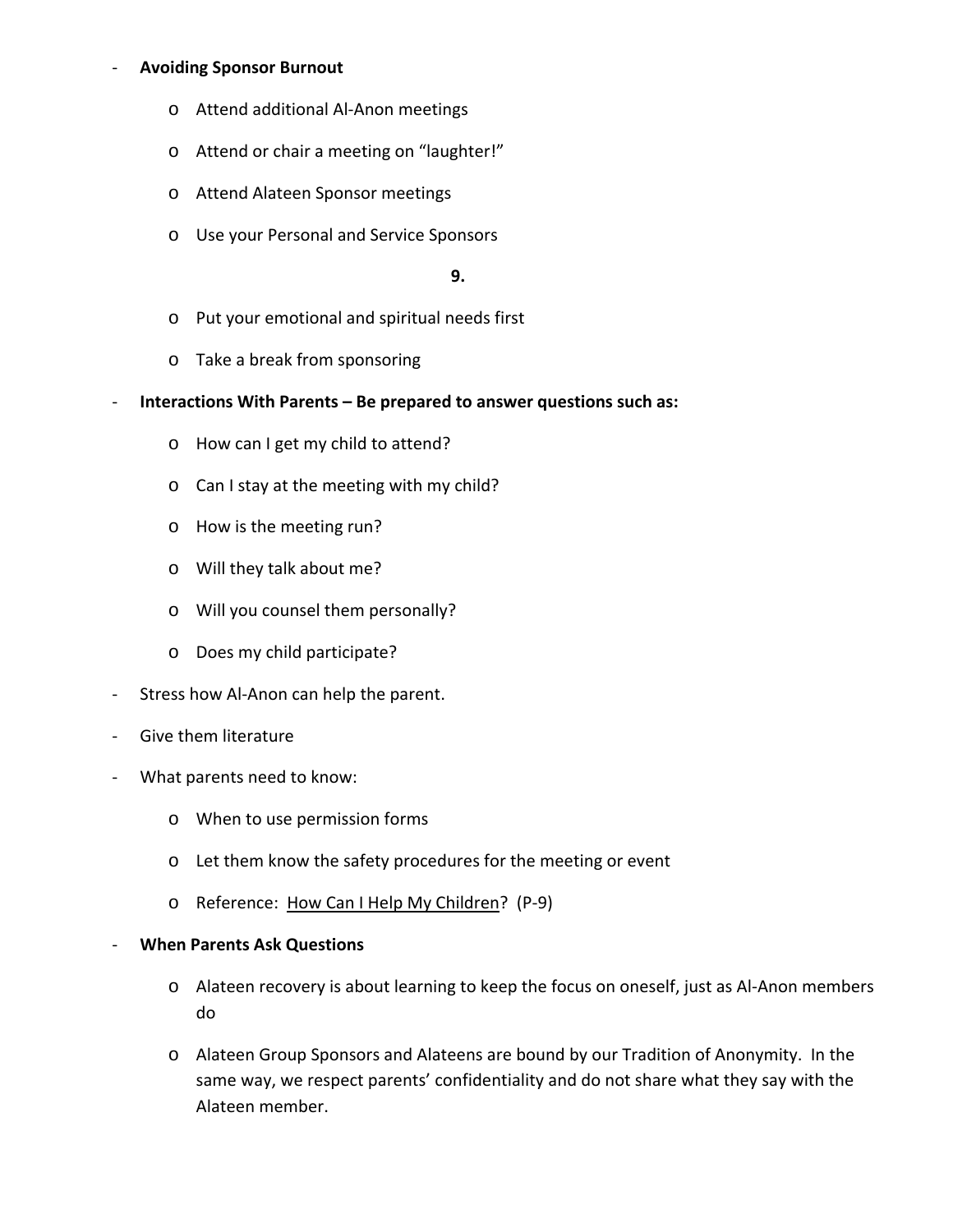- o Never come between a child and their parent or undermine the parent's authority. The parents' decisions must be adhered to, whether you agree with them or not.
- o Stress with teens the importance of NOT talking about the meeting at home.
- o "Sponsors can stress the importance of anonymity, not only for the parents, but for all members of Al-Anon, Alateen, and AA."From: A Guide for Sponsors of Alateen Groups (P-29)

## **ANONYMITY ‐ Challenges of Technology**

- o It is Al‐Anon/Alateen policy to interpret Tradition Eleven to include the Internet as well as all forms of evolving public media.
- o "We maintain our anonymity at the level of press, radio, TV and film because no one person is authorized to be a spokesperson for Alateen." From: Alateen‐Hope for Children of Alcoholics (B‐3)
- o "On any web site accessible to the public, whether an Al‐Anon site or not, members' full names and faces are not posted if they are identified as Al‐Anon/Alateen members." From: 2010‐2013 Al‐Anon/Alateen Service Manual (P‐24/27) Pg. 88.
- o For the safety of our Alateens, we never post Alateen phone numbers, e‐mail addresses, or any other identifying information.
- o Any contacts for an Alateen event posted online should be Area‐Certified AMIAS. Reference: Guideline for Al‐Anon Web Sites (G‐40)

 $\bf{10.}$ 

## **Financial Challenges**

- ‐ **Group Finances**
	- o It is the goal of every Al‐Anon/Alateen group to be "fully self‐supporting" Tradition 7
	- o Within Al‐Anon/Alateen, members and groups help each other to attain the goal of sef‐ support
	- o Discussion of Tradition Seven in Alateen groups is helpful
- ‐ **Alateen Conference Expenses or (Maine Area Convention)**
	- o Attending Alateen conferences is an individual expense. Alateens participate in paying for their attendance whenever possible. (Alateen Conference Guideline G‐16)
	- o Alateens should be encouraged to plan their own fundraising activities and to ask the Al‐ Anon District/Area for help (or their sponsoring Al-Anon group)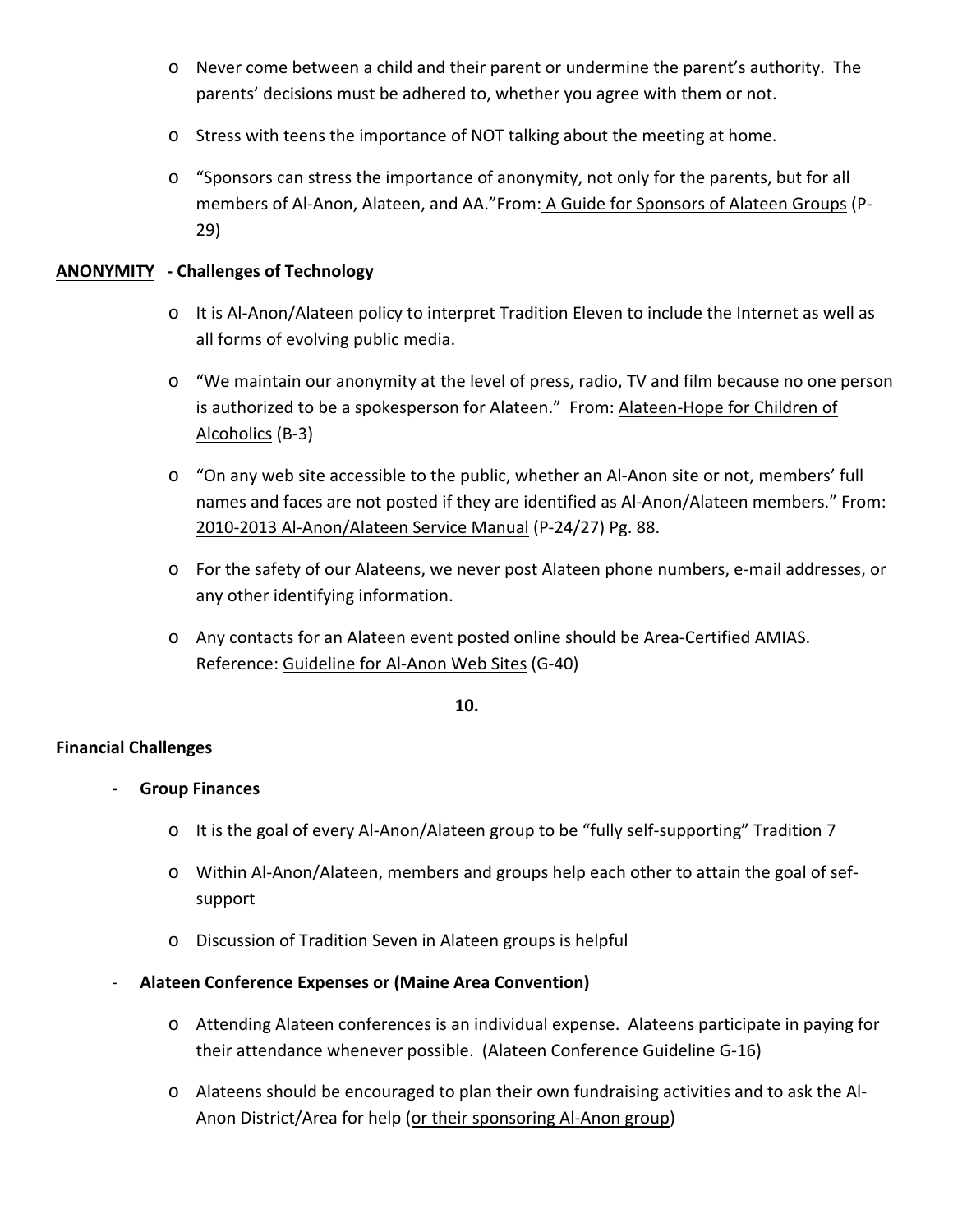o The Alateen Conference Guideline (G‐16) provides shared experience on local/Area Alateen event fundraising.

## ‐ **Applying the Traditions in Alateen meetings/events and in Alateen service**

- o Study of the Traditions can:
	- Help solve problems
	- Help the Alateens understand the principles of anonymity and self-support
	- References: Alateen-Hope for Children of Alcoholics (B-3) Twelve Steps and Traditions for Alateen (P‐18)

## ‐ **The challenge of attracting teens to the group**

- o Getting the word out about Alateen is an ongoing challenge
- o Work with AA, Area Alateen Coordinator, District, Public Outreach contact
- o Plan Public Outreach for
	- Al-Anon groups
	- AA Groups
	- **Schools**
	- **Community**
	- **Local events (health fairs, etc.)**
	- **Professionals**
	- Have an annual open meeting and invite Al-Anon groups, AA Groups, local professionals, general public.

## **Module IV Part C Dealing with Challenges**

## **Area Alateen Process**

- ‐ See Maine Area Safety and Behavioral Requirements
- ‐ Alateen Groups must promptly update their group information whenever a change is made.
- ‐ \*\*\* **A change in Sponsor** or **CMA** (current mailing address) must be updated **immediately**, as groups do not qualify for registration without active AMIAS in these roles.
- Re-certification: See Maine Area Safety and Behavioral Requirements (#3)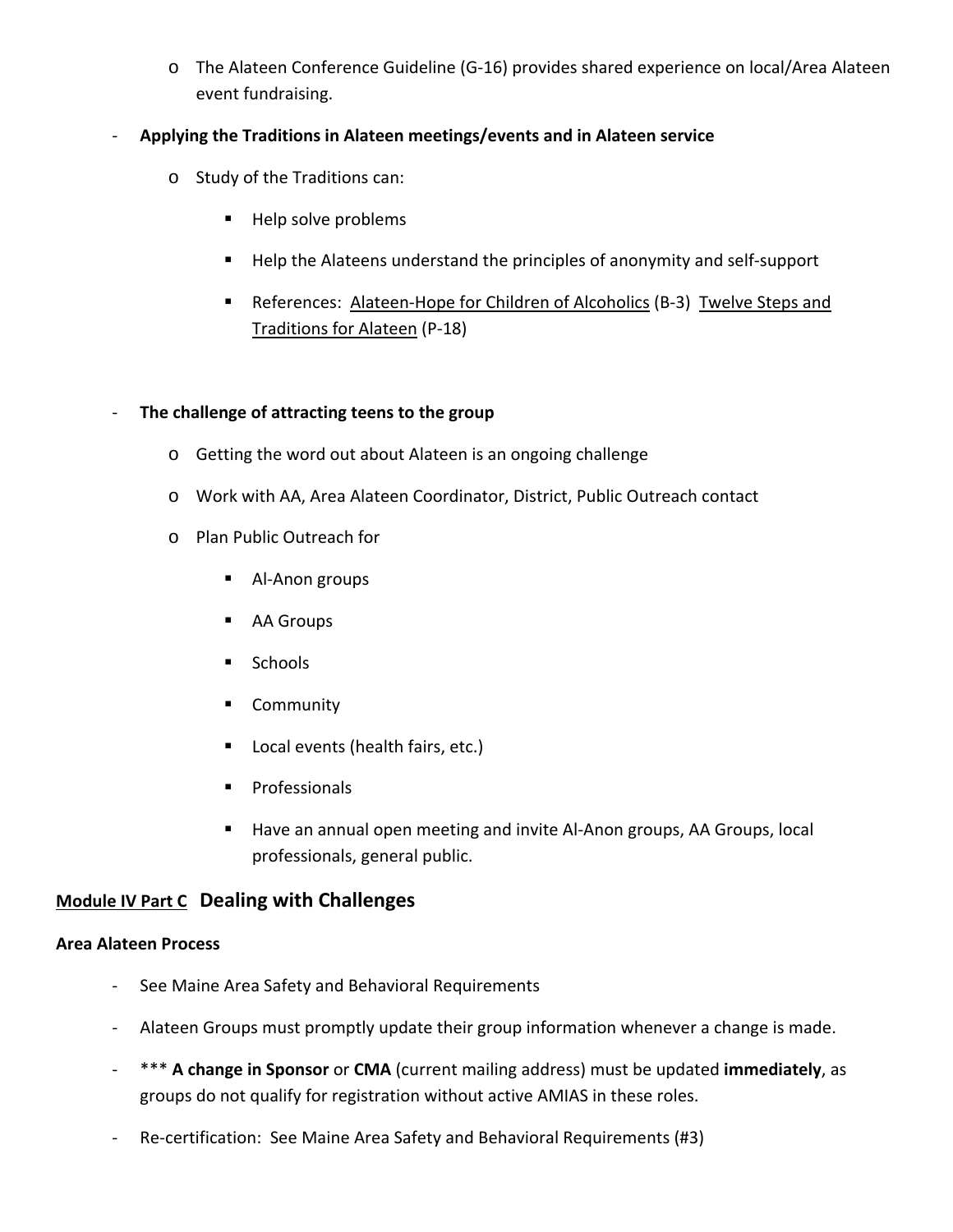#### **Supportive Al‐Anon Groups:**

- o Are a source of certified AMIAS as backup Alateen Group Sponsors
- o Welcome teens to their meeting
- o Let the group know that Alateen is available
- o Encourage members to bring their children to Alateen
- $\circ$  See Responsibilities of Groups = Maine Area Safety and Behavioral Requirements (#5)

"Before recovery can take place, an environment of trust and safety must exist. It is the responsibility of Al-Anon and Alateen as a whole to work together to maintain a healthy, loving, and supportive environment." **From: Alateen Safety Guidelines" (G‐34)**

#### **SAFETY/LEGAL ISSUES**

FINDING THE BALANCE AMONG CONCEPT THREE AND TRADITIONS TWO AND FOUR

"Concept Three tells us the right of decision makes effective Alateen Group sponsorship possible: *Within the framework of their job description***,** it should be traditional for Alateen Group Sponsors to decide which matters they may handle on their own, and which they will report, consult, or ask specific direction." WSO Module IV ‐ Part A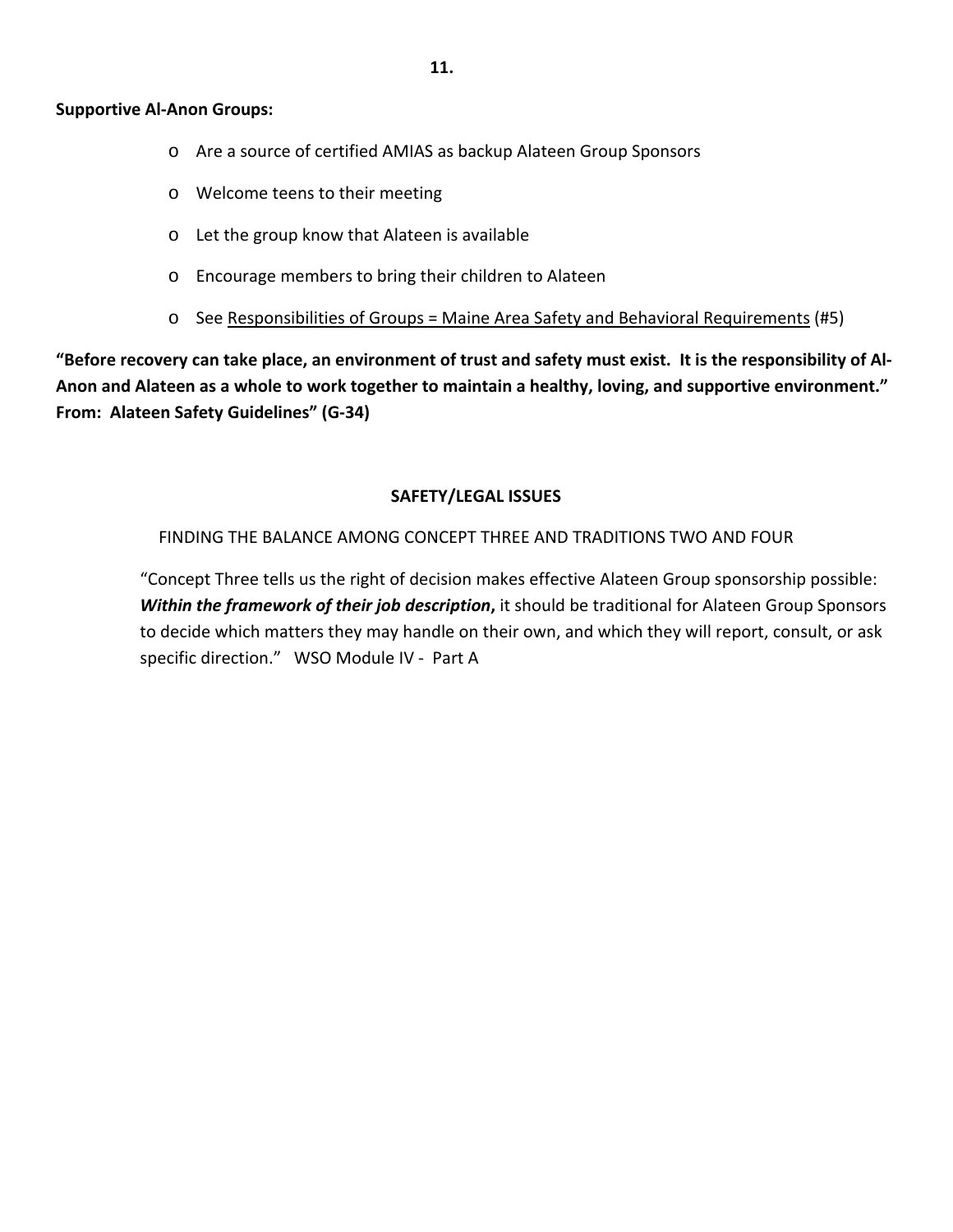|                              | Page<br><b>INDEX</b> |              |
|------------------------------|----------------------|--------------|
|                              |                      | 1            |
| ÷                            |                      |              |
| $\qquad \qquad \blacksquare$ |                      | 1            |
| $\overline{\phantom{0}}$     |                      |              |
| $\overline{a}$               |                      |              |
|                              |                      | 1            |
|                              |                      |              |
| $\overline{\phantom{0}}$     |                      |              |
| $\overline{a}$               |                      |              |
|                              |                      |              |
|                              | $\circ$              |              |
|                              | $\circ$              | 3            |
|                              | $\circ$              |              |
|                              |                      |              |
|                              |                      | $\mathbf{3}$ |
|                              |                      |              |
|                              |                      |              |
|                              |                      |              |
| $\overline{\phantom{0}}$     |                      |              |
| $\overline{\phantom{0}}$     |                      |              |
| $\blacksquare$               |                      |              |
| $\overline{\phantom{0}}$     |                      |              |
| $\blacksquare$               |                      |              |
|                              |                      |              |
|                              |                      |              |

# $\bf{12.}$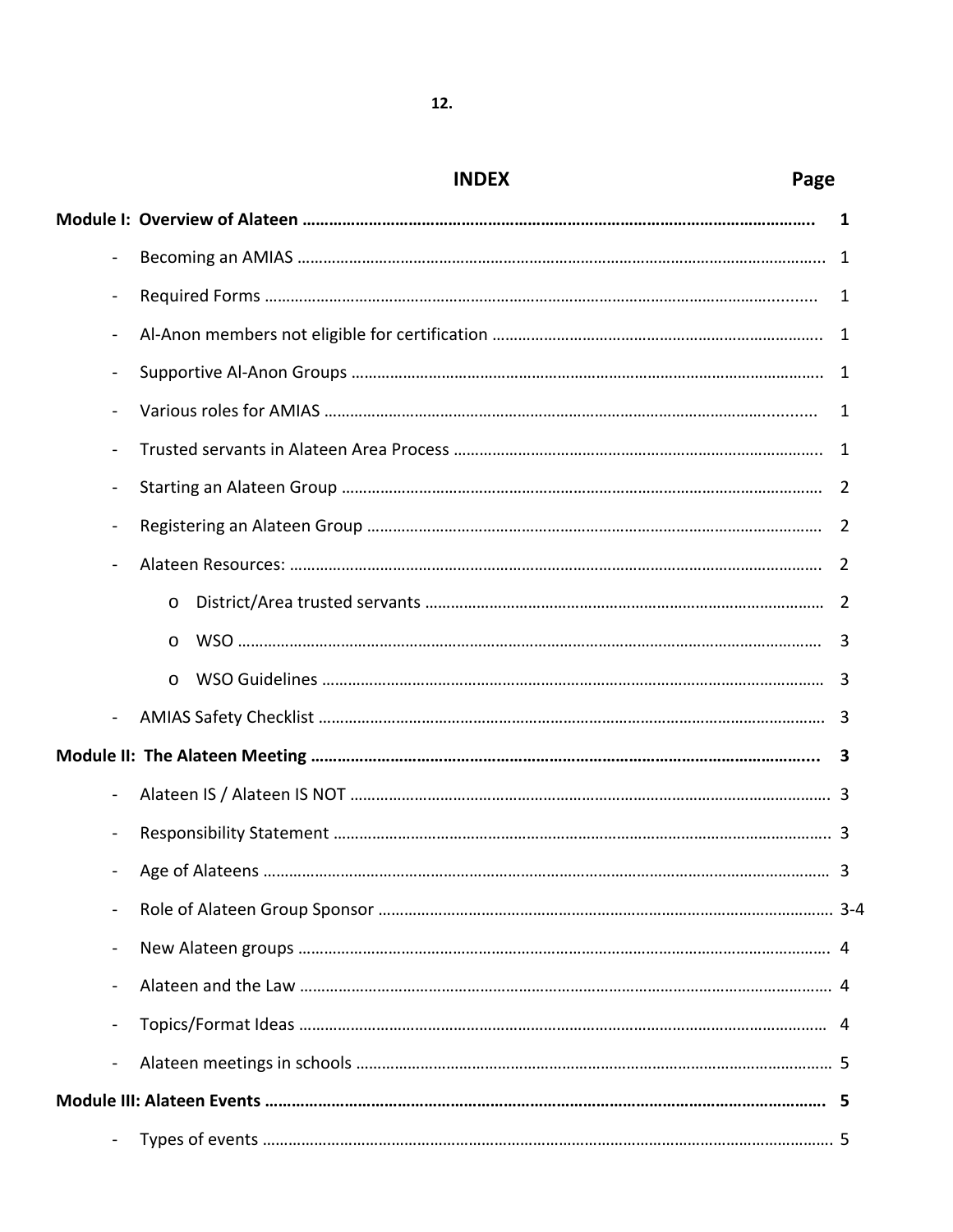| $\circ$  |  |
|----------|--|
| $\circ$  |  |
| $\Omega$ |  |
|          |  |
| $\circ$  |  |
| $\circ$  |  |
|          |  |
|          |  |
|          |  |

## $\bf{13.}$

## **TABLE OF CONTENTS**

| $\overline{\phantom{a}}$ |  |
|--------------------------|--|
|                          |  |
|                          |  |
|                          |  |
| $\circ$                  |  |
|                          |  |
|                          |  |
| $\circ$                  |  |
| $\circ$                  |  |
| $\Omega$                 |  |
| $\circ$                  |  |
|                          |  |